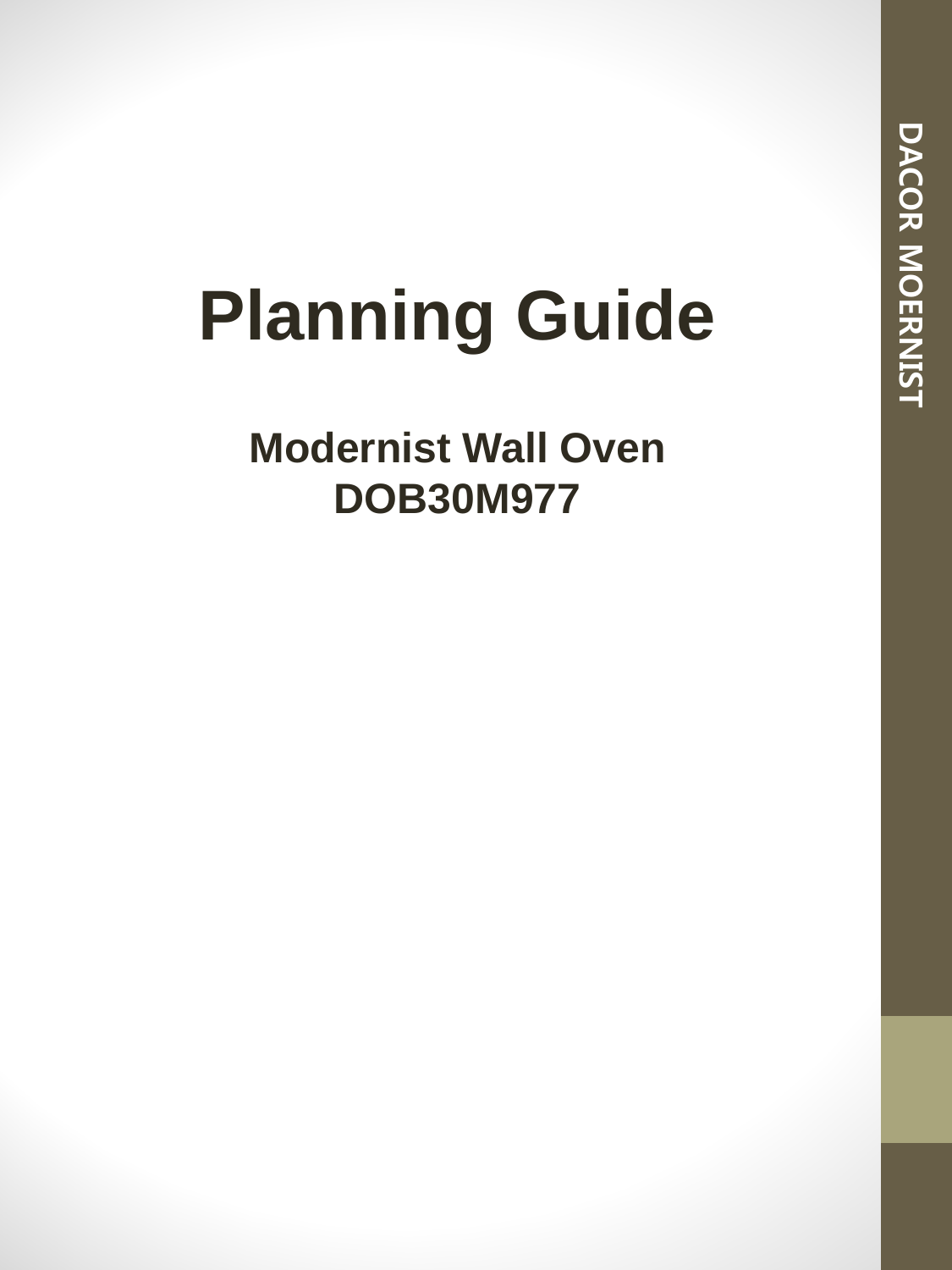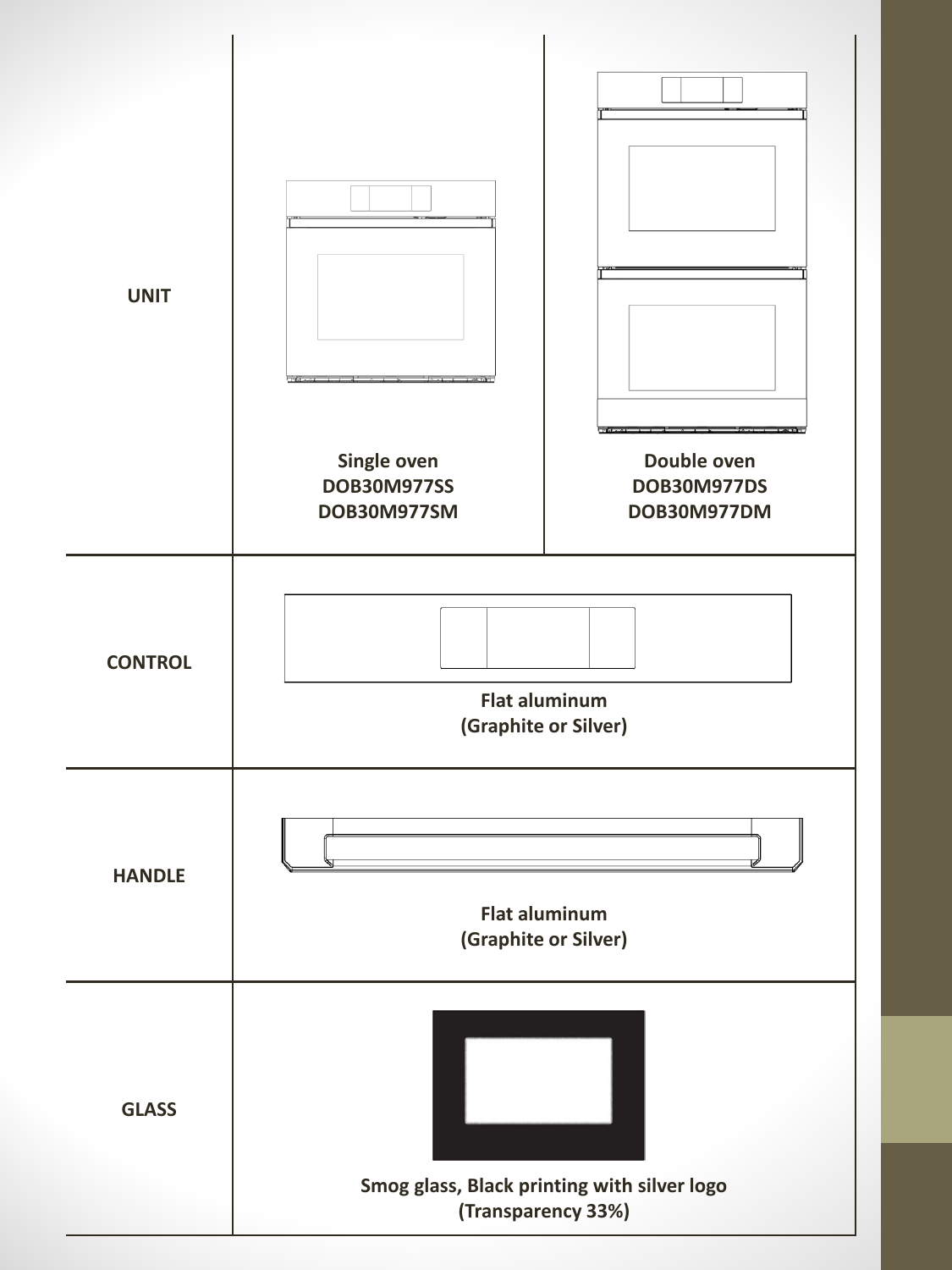# **PLANNING CHECK PROCESS**



**⑦ Procure the proper installation materials**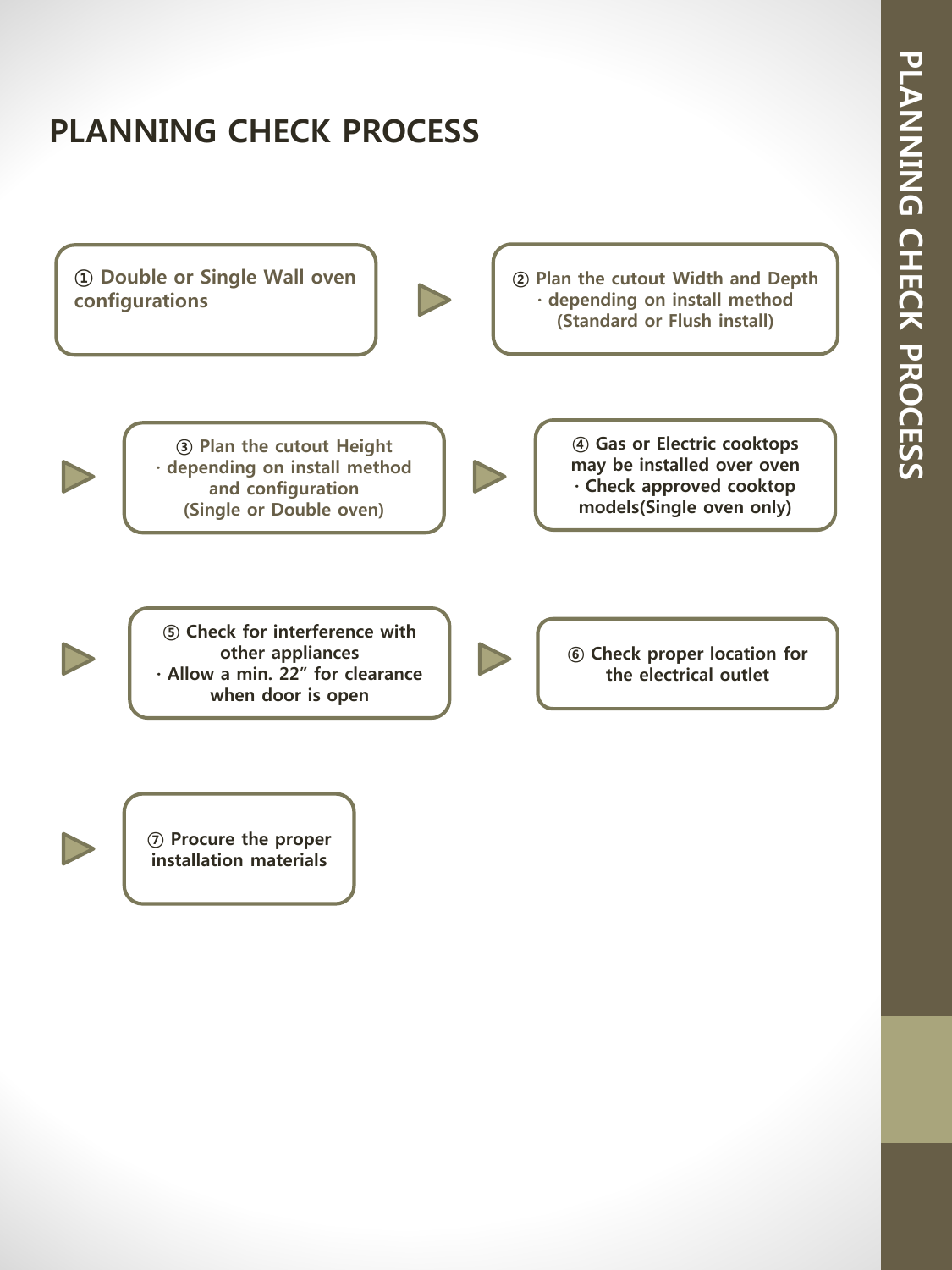**① Double or Single Wall oven configurations**

|                      | Double                      | Single                      |
|----------------------|-----------------------------|-----------------------------|
| Width                | 30''                        | 30''                        |
| <b>Control Panel</b> | Silver or Graphite Aluminum | Silver or Graphite Aluminum |
| Handle               | Silver or Graphite Aluminum | Silver or Graphite Aluminum |

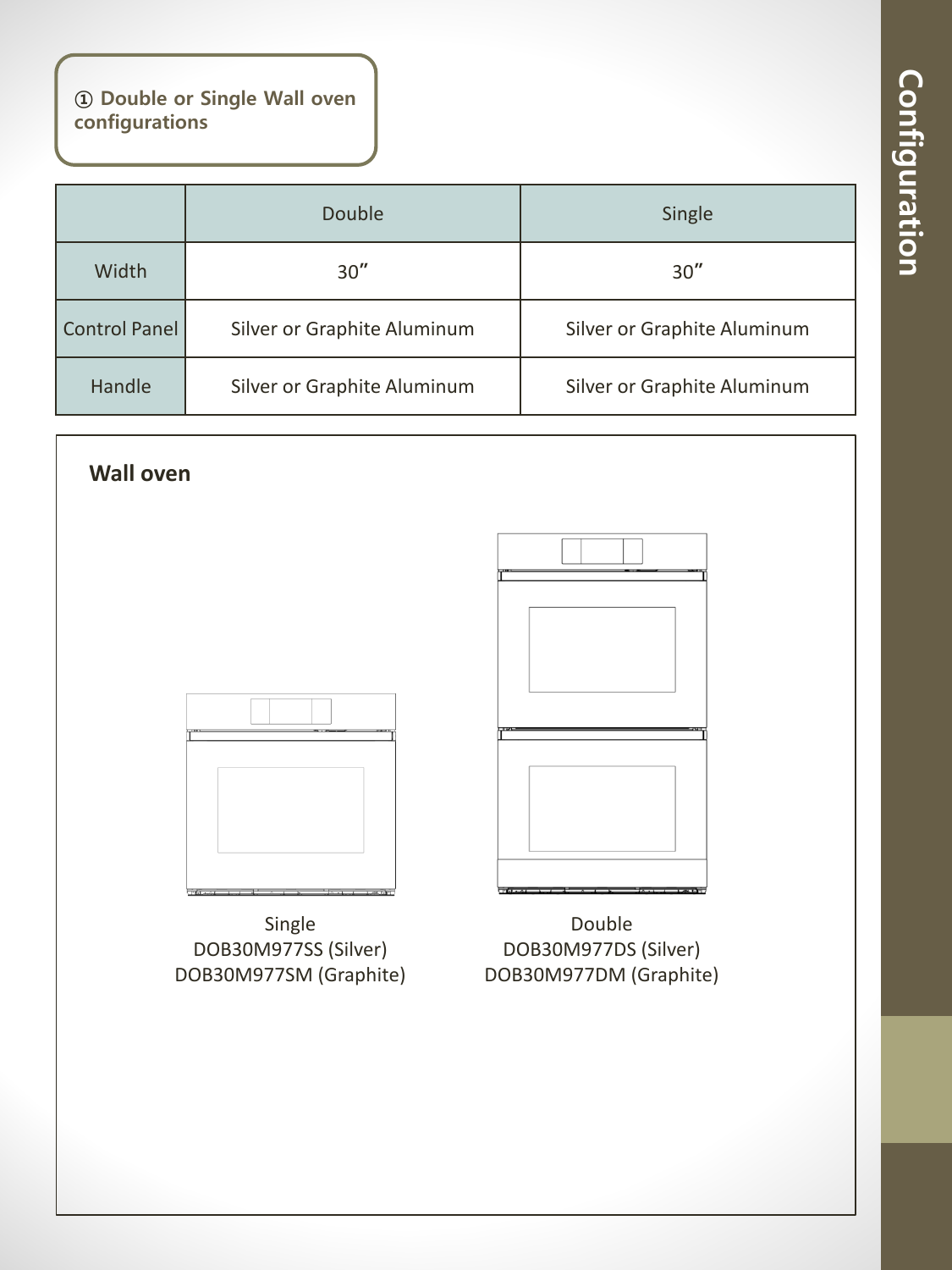**② Plan the cutout Width and Depth · depend on install method (Standard or Flush install)**



**③ Plan the cutout Height · depend on install method and configuration (Single or Double oven)**

It is important to observe the specified dimensions of the installation cutout for a troublefree installation of the appliance.

- The appliance can be installed by two ways, STANDARD INSTALL or FLUSH INSTALL, Note: cabinet cut out dimensions are different for each method.

- Standard install needs recessed dimensions and Flush install needs overall dimensions.

- Detailed install dimensions can be confirmed by reviewing the Installation Instructions.

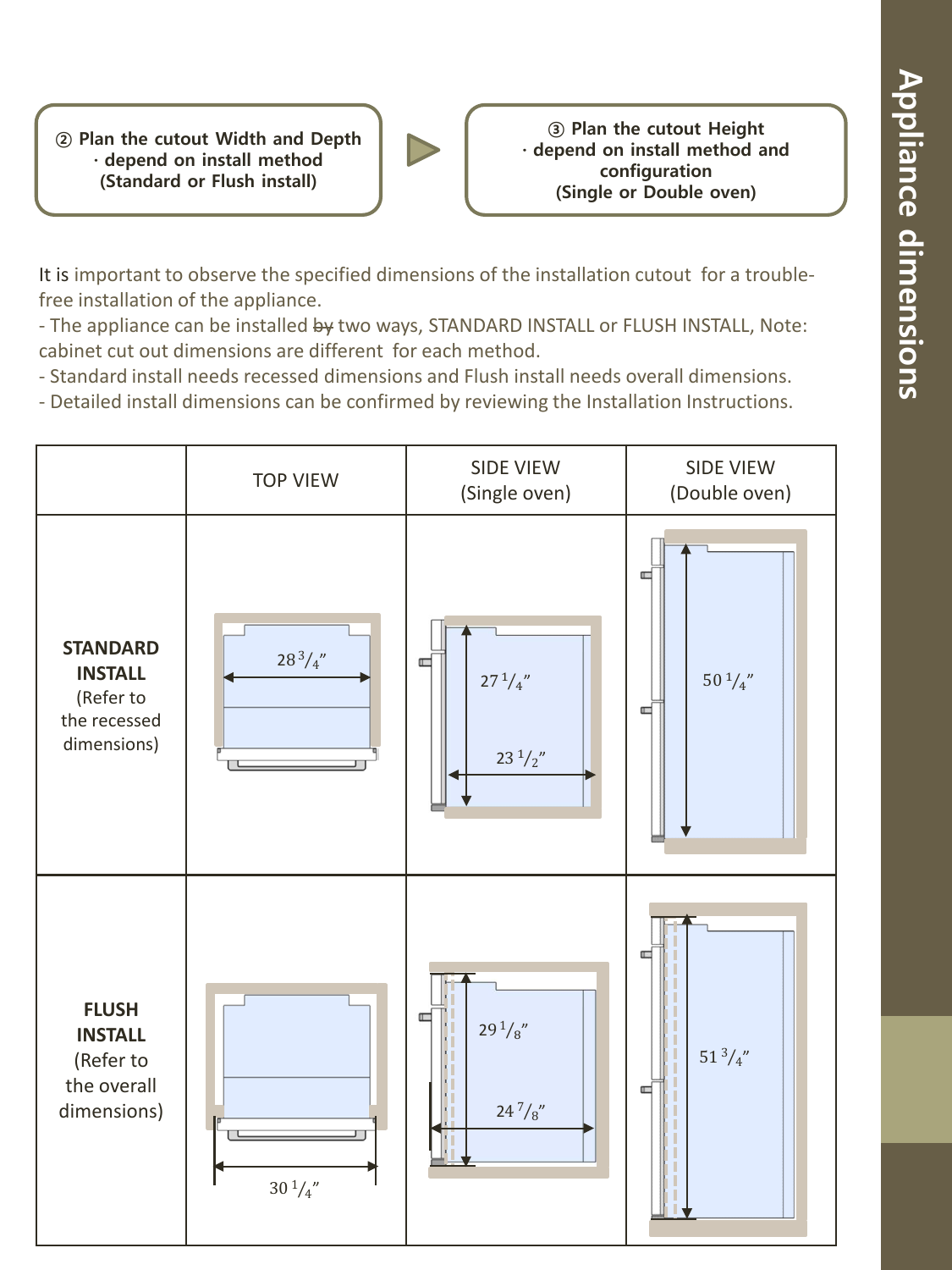**④ Gas or Electric cooktops may be installed over oven · Check approved cooktop models(Single oven only)**

![](_page_5_Picture_2.jpeg)

**⑤ Check for interference with other appliances · Allow a min. 22" for clearance when door is open**

**⑥ Check proper location for the electrical outlet**

# ■ Single Oven-Standard

![](_page_5_Figure_5.jpeg)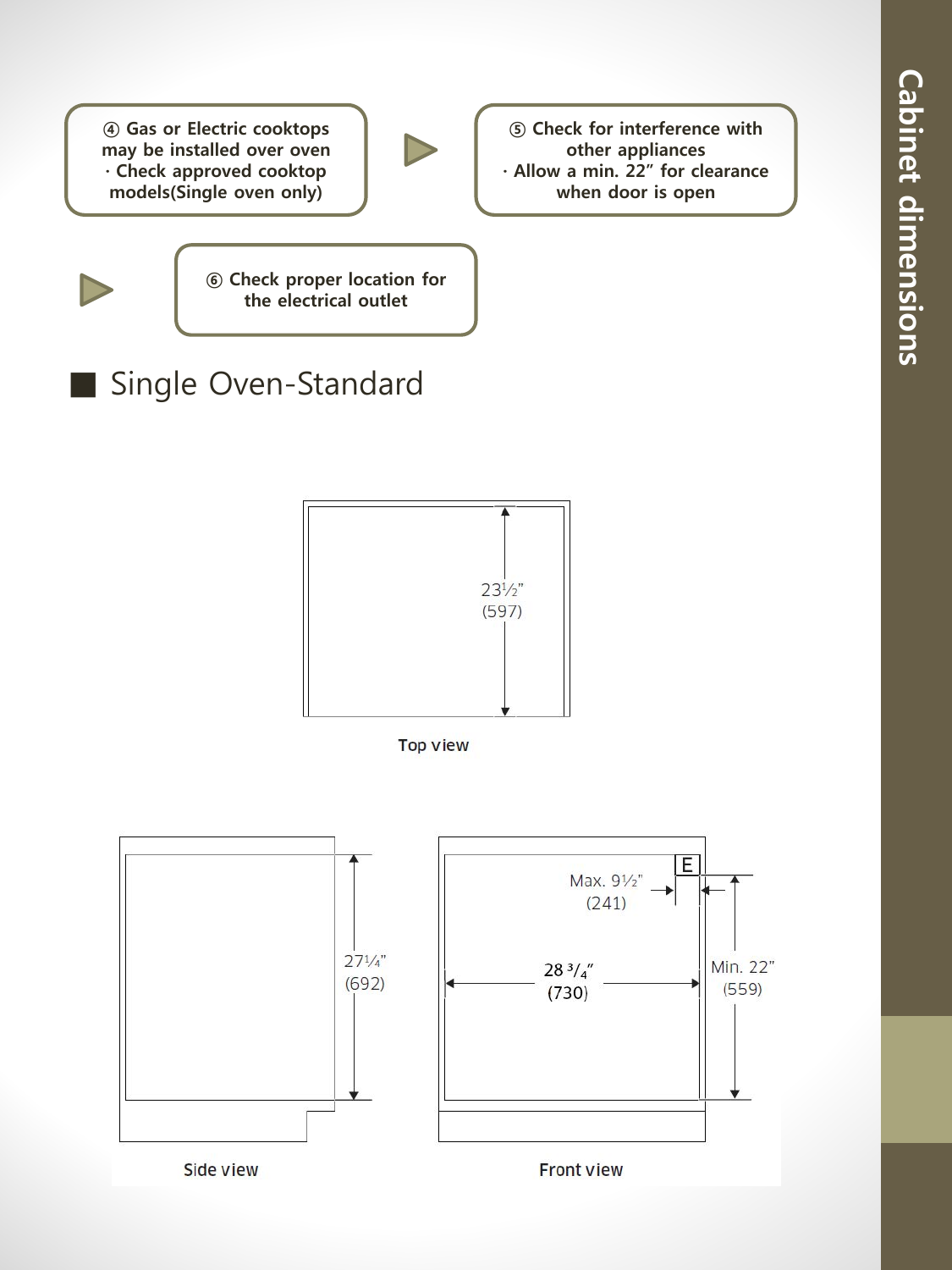![](_page_6_Figure_0.jpeg)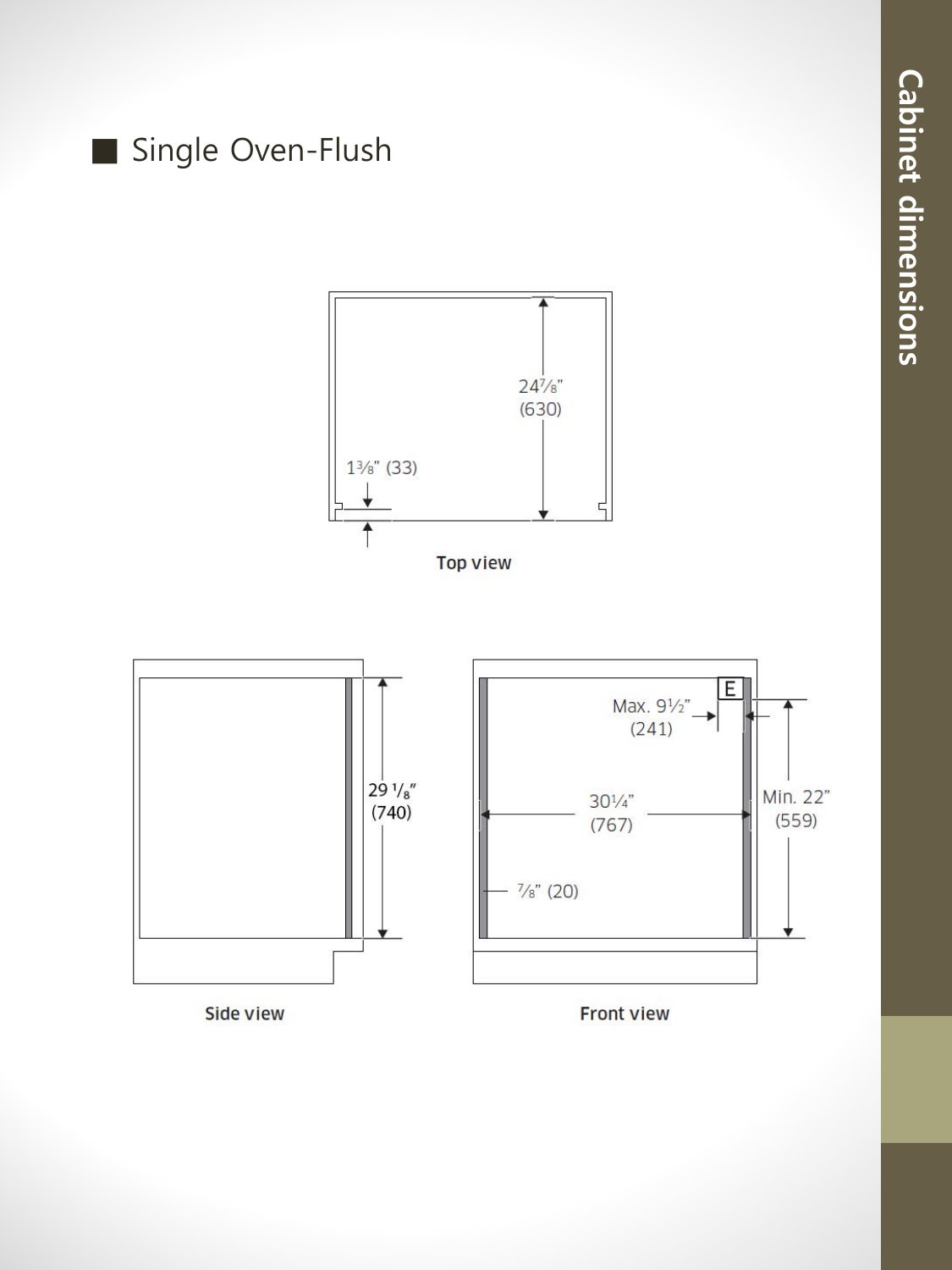![](_page_7_Figure_0.jpeg)

**Cabinet dimensions Cabinet dimensions**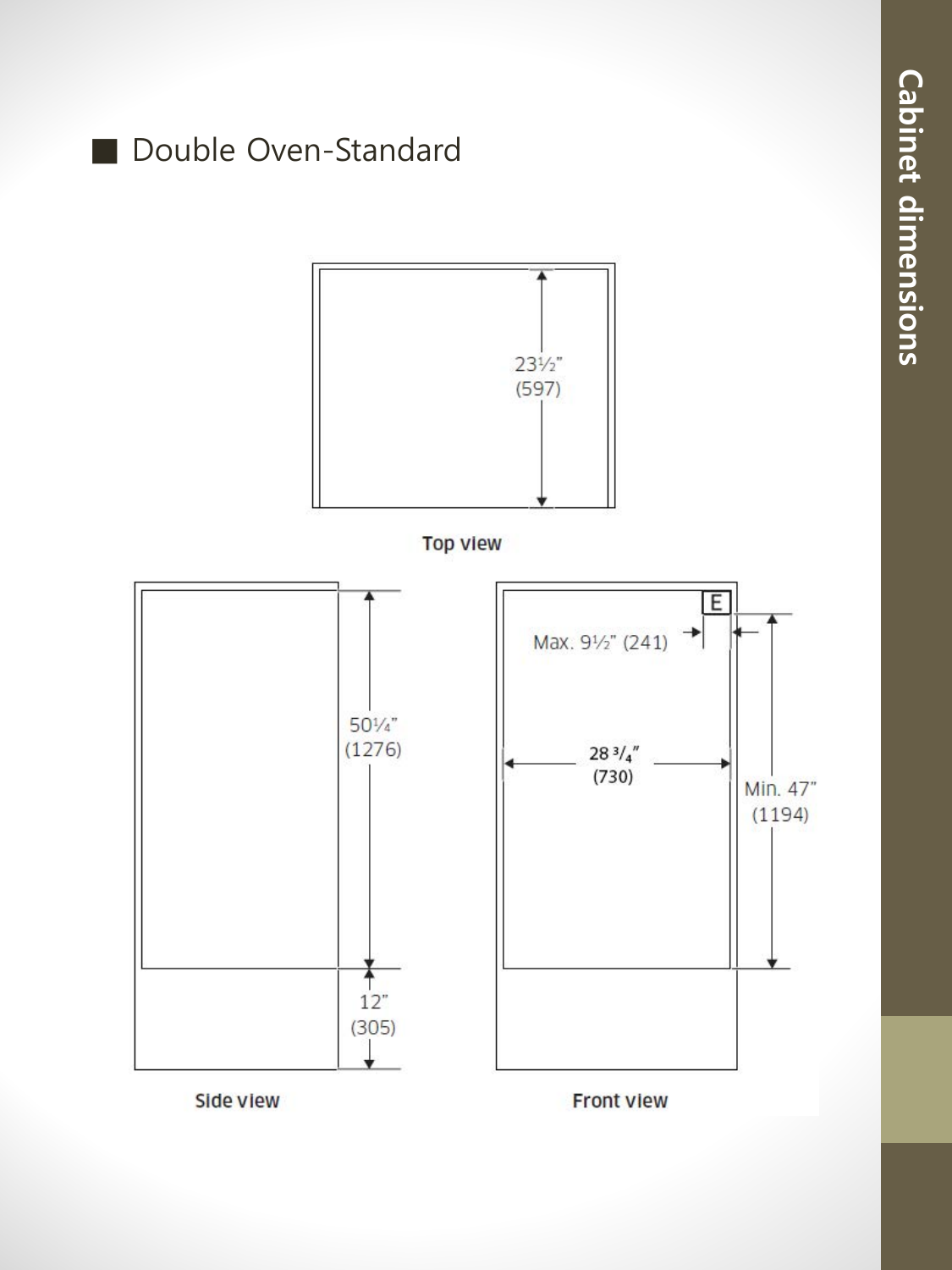![](_page_8_Figure_0.jpeg)

**Cabinet dimensions Cabinet dimensions**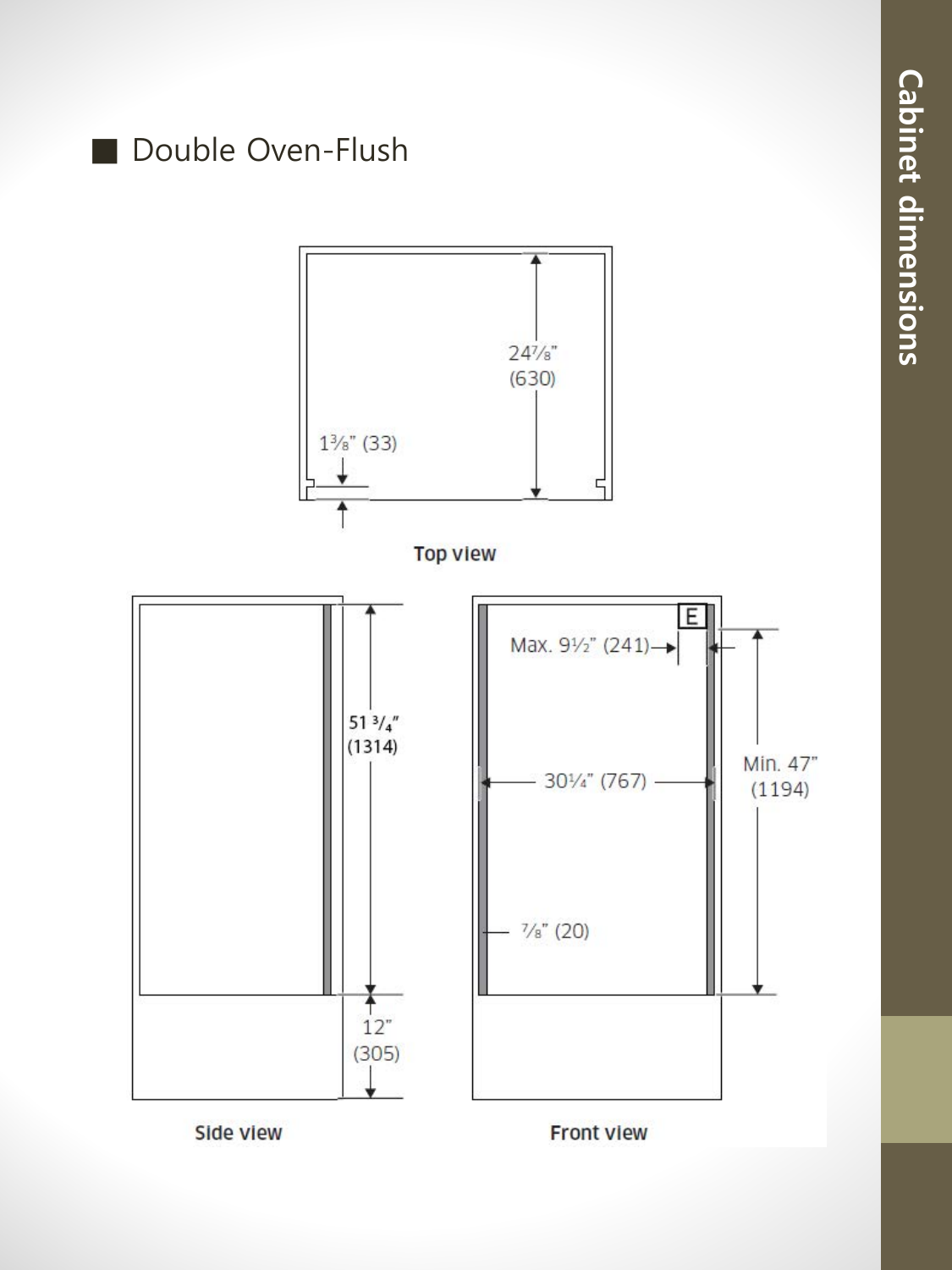### **ELECTRICAL SPECIFICATIONS**

#### 3-Wire Cable from Home Power Supply - U.S. Only

**IMPORTANT:** Use the 3-wire cable from home power supply where local codes permit a 3-wire connection.

![](_page_9_Figure_4.jpeg)

- A. Cable from home power supply
- **B.** Junction box
- C. Black wires (normally L1)
- D. White wires (normally N-neutral)
- E. green wires (normally G-ground)
- **F.** 4-wire flexible conduit from oven
- G. Red wires (normally L2)
- H. UL listed wire connectors
- I. UL listed or CSA approved conduit connector

#### 4-Wire Cable from Home Power Supply

**IMPORTANT:** Use the 4-wire cable from home power supply in the U.S. where local codes do not allow grounding through neutral. New Branch circuit installations (1996 NEC). mobile homes and recreational vehicles, new construction and in Canada.

![](_page_9_Figure_16.jpeg)

- A. Cable from home power supply
- **B.** Black wires (normally L1)
- C. Red wires (normally L2)
- D. 4-wire flexible conduit from oven
- **E.** Junction box
- F. White wires (normally N-neutral)
- G. UL listed wire connectors
- H. green wires (normally G-ground)
- I. UL listed or CSA approved conduit connector
- 1. Connect the 2 black wires (C) together using a UL listed wire connector.
- 2. Connect the 2 white wires (D) and the green (or bare) ground wire (of the oven cable) using a UL listed wire connector.
- 3. Connect the 2 red wires (G) together using a UL listed wire connector.
- 4. Install junction box cover.

- $1.$ Connect the 2 black wires (B) together using a UL listed wire connector.
- Connect the 2 red wires (C) together  $\mathcal{P}$ using a UL listed wire connector.
- Untwist white wire from green (or 3. bare) ground wire coming from the oven.
- 4. Connect the 2 white wires (F) together using a UL listed wire connector.
- 5. Connect the green (or bare) ground wire (H) from the oven cable to the green (or bare) ground wire (in the junction box) using a UL listed wire connector.
- 6. Install junction box cover.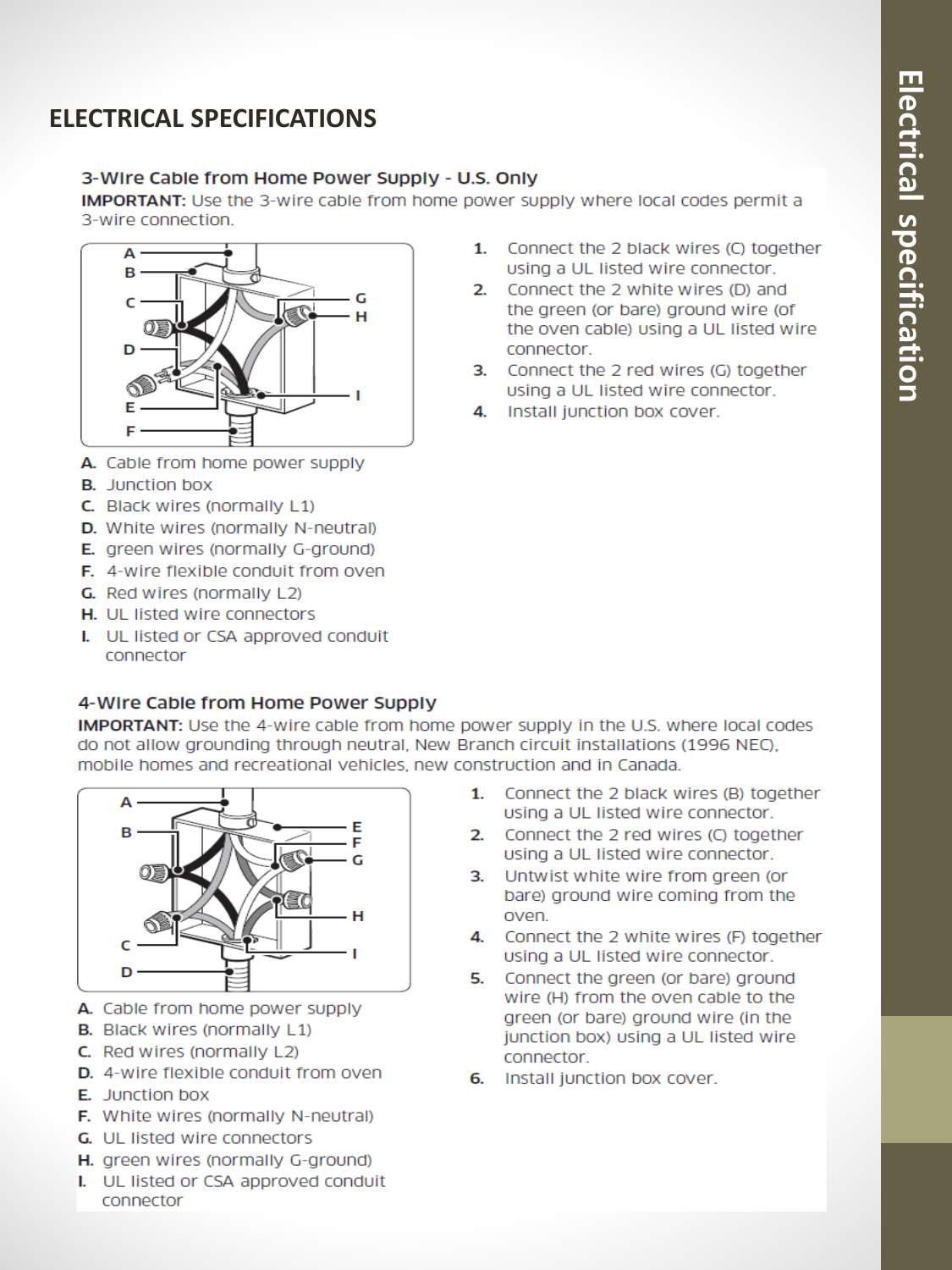**⑦ Procure the proper installation materials**

## Prepare to install the oven

![](_page_10_Figure_2.jpeg)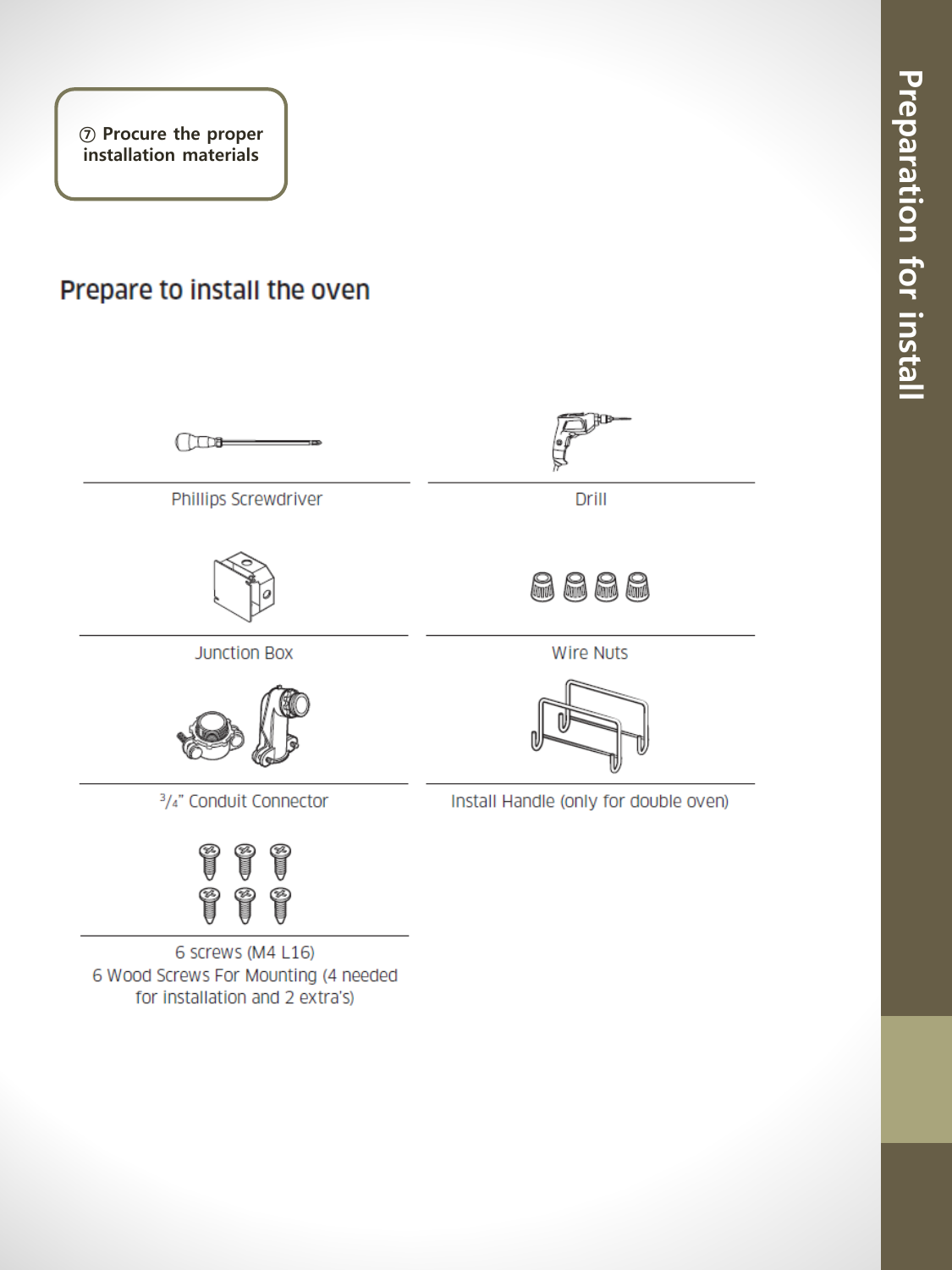#### **30-Inch Double Wall Oven**

![](_page_11_Picture_2.jpeg)

#### **DOB30M977DS / DOC30M977DM**

|                  | Oven Color               | Silver STSS / Graphite STSS                                                                                                                                                                                                              |
|------------------|--------------------------|------------------------------------------------------------------------------------------------------------------------------------------------------------------------------------------------------------------------------------------|
| General          | Installation Type        | Flush                                                                                                                                                                                                                                    |
|                  | Handle                   | <b>Fixed Bar Type</b>                                                                                                                                                                                                                    |
|                  | Cooking Mode<br>(20ea)   | Bake, Broil, Convection Bake, Convection Roast<br>Convection Broil, Dual Four Part Pure Convection<br>Pure Conv.Sear, Steam Bake, Steam Roast<br>Keep Warm(3Hr), Proof 1, Proof 2, Stone Bake<br>Dehydrate, Chef Mode(15ea), InstantHeat |
|                  | Oven Rack                | 2 GlideRack + 1 Wire Rack (@ 1 Cavity)                                                                                                                                                                                                   |
|                  | <b>Rack Position</b>     | 6                                                                                                                                                                                                                                        |
|                  | Interior Lights          | BrightVue <sup>™</sup> TOP(2 Halogen) + Door(2 LED)                                                                                                                                                                                      |
|                  | SoftShut™ Door           |                                                                                                                                                                                                                                          |
|                  | <b>Cleaning Method</b>   | Self Clean (2/3/5hr)                                                                                                                                                                                                                     |
|                  |                          | Steam Clean(GreenClean™) - Only Upper Oven                                                                                                                                                                                               |
|                  | Display                  | 7" Touch LCD                                                                                                                                                                                                                             |
| Control          | <b>Electronic Clock</b>  |                                                                                                                                                                                                                                          |
|                  | Child Lock               |                                                                                                                                                                                                                                          |
|                  | Bake(Hidden)             | 3,300W                                                                                                                                                                                                                                   |
| Oven Performance | <b>Broil</b>             | 4,400W                                                                                                                                                                                                                                   |
| (Upper/Lower)    | <b>Convection Heater</b> | $1,300W + 1,300W$                                                                                                                                                                                                                        |
|                  | Steam element            | 500W / 120V (Only Upper Oven)                                                                                                                                                                                                            |
|                  | Wi-Fi (LTE) Module       |                                                                                                                                                                                                                                          |
| Smart            |                          |                                                                                                                                                                                                                                          |

| Total Capacity (cu. ft.)                                                | $4.8 + 4.8$                                                                                    |
|-------------------------------------------------------------------------|------------------------------------------------------------------------------------------------|
| <b>Product Width</b>                                                    | $297/8$ "                                                                                      |
| <b>Product Height</b>                                                   | $511/2$ "                                                                                      |
| <b>Product Depth</b>                                                    | $24 \frac{1}{2}$ "                                                                             |
| Cutout Width                                                            | $30 \frac{1}{4}$ "                                                                             |
| <b>Cutout Height</b>                                                    | $513/4$ "                                                                                      |
| <b>Cutout Depth</b>                                                     | $247/8$ "                                                                                      |
| Watts(W)<br><b>Electrical Supply</b><br>Power Cord<br>Net Weight (lbs.) | 11.2KW<br>240VAC/50A/60Hz<br><b>Fixed Connection</b><br>(No Plug Type)<br>346.8 lbs. (157.3Kg) |

※ Cutout Dimensions are for Flush Cabinet